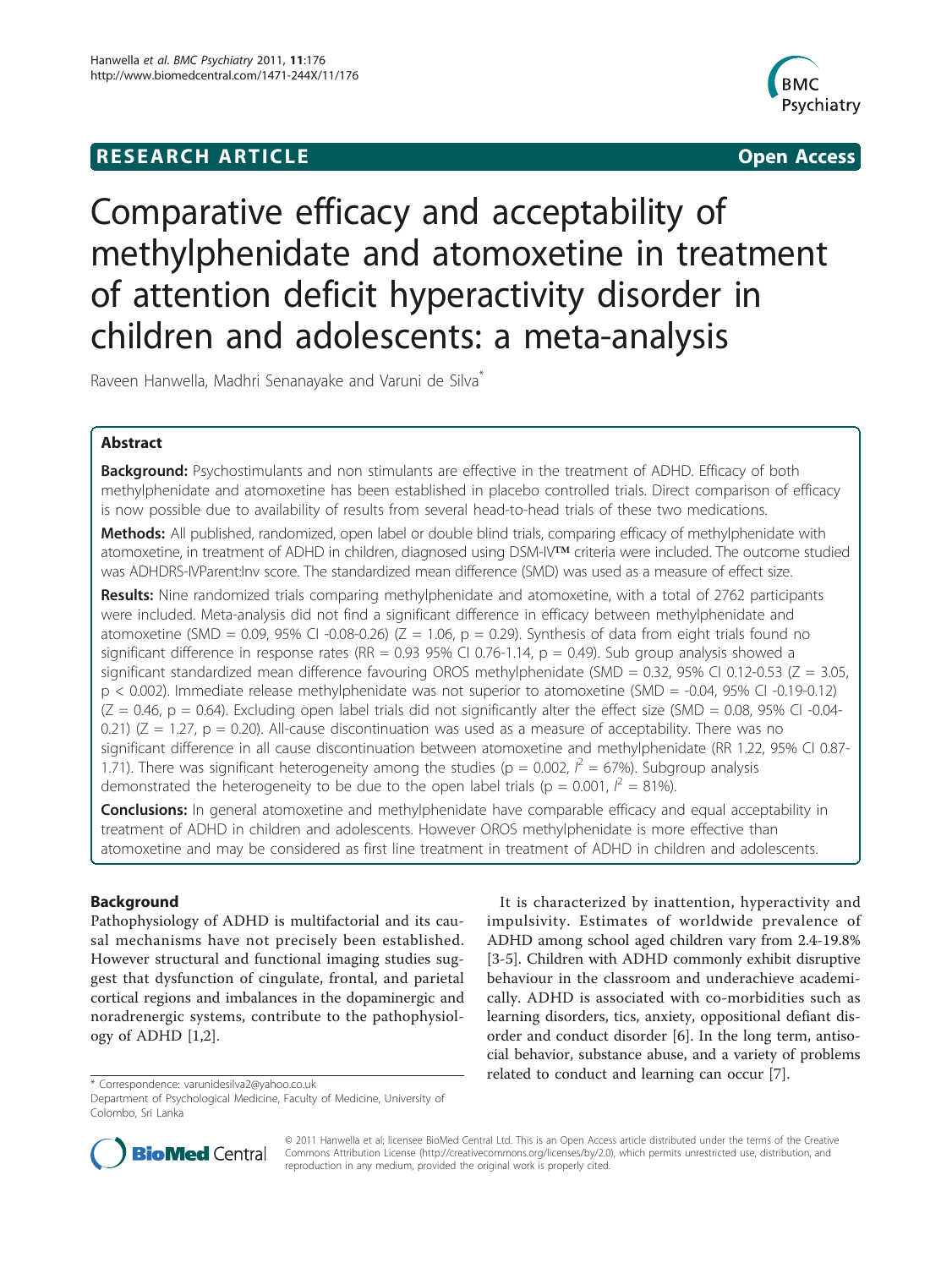Both psychosocial interventions and pharmacological treatment are effective in reducing ADHD symptom frequency and severity [\[3](#page-6-0)]. Methylphenidate, a psychostimulant, is available in short and extended release forms. In addition methylphenidate transdermal system provides consistent delivery of medication over the course of the day, acting for approximately 12 hours. Other stimulants effective in treatment of ADHD are dexamphetamine and mixed amphetamine salts. Stimulant medication reduces over activity, impulsivity, inattention and improves problematic behaviours [\[8,9](#page-6-0)].

Several non-stimulant medications have been used in the treatment of ADHD. The non-stimulant atomoxetine was introduced in the United States in 2002. It is a selective norepinephrine reuptake inhibitor. Double blind studies have established its efficacy in treatment of ADHD [[10](#page-6-0)]. Tricyclic antidepressants and bupropion are other non-stimulants which are effective in treatment of ADHD [\[11](#page-6-0)].

Efficacy of both methylphenidate and atomoxetine has been established in placebo controlled trials [[12-15\]](#page-6-0). Direct comparison of efficacy is now possible due to availability of results from several head-to-head trials of these two medications. Individual studies may lack adequate power to demonstrate a difference in treatment effect between the two medications. Meta-analysis allows pooling of data from all head to head trials and the findings will help clinicians in selecting medications for treatment of ADHD.

## Methods

## Study eligibility

We included all published randomized, open label and double blind trials published in any language which compared efficacy of methylphenidate with atomoxetine in the treatment of ADHD diagnosed using the Diagnostic and Statistical Manual of Mental Disorders, Fourth Edition (DSM-IV™) criteria, in children and adolescents [\[16](#page-7-0)].

## Search strategy

A study protocol detailing sources of data, search strategy, outcome measures, study selection criteria and statistical analysis was developed.

Studies were identified by searches for the period January 1995-December 2010. We searched PubMed, the Cochrane Central Register of Controlled Trials and the Cochrane Database of Systematic reviews. We also looked at the references of selected full text articles. Search terms used were atomoxetine, tomoxetine, methylphenidate, attention deficit/hyperactivity disorder, ADHD, psychostimulants, stimulants, randomized controlled trial, trial, study.

## Study selection

A trial flow summary is given in Figure [1.](#page-2-0) Titles and abstracts of selected studies were reviewed independently by two authors. Articles were selected for full text review if inclusion criteria were met. Disagreement about selection of articles was resolved by discussion between two authors and if agreement could not be reached, by the third author.

Methodological quality of the included studies was evaluated using the Detsky Quality Scale for Randomized Trials [[17](#page-7-0)]. This scale gives a score ranging from 0-20 for positive trials and 0-21 for negative trials. The scale evaluates randomization, description of outcome measures, inclusion and exclusion criteria and description of therapy and statistics. Since all selected studies scored more than 12 on the Detsky quality scale, all were included in the meta-analysis.

#### Data extraction

Data was extracted independently by two authors using a predesigned data extraction form. Title, year of publication, total number of participants, age of participants, design of study (parallel vs. crossover), blinding, name and dose of drug, number who dropped out and outcome measures were recorded. When data on standard deviations were missing, study authors were contacted to provide missing data [\[18](#page-7-0)] or it was calculated using the standard error of subgroups or confidence intervals [[19-21\]](#page-7-0). Data was double entered by two authors.

## Statistical analysis

Outcomes studied were ADHDRS-IV Parent: Inv and Turgay DSM-IV-Based Child and Adolescent Behavior Disorders Screening and Rating Scale (T-DSM-IV-S) scores [\[22,23](#page-7-0)]. The standardized mean difference (SMD) was used as a measure of effect size. The ADHDRS-IV-Parent: Inv consists of 18 items corresponding to the 18 ADHD symptoms listed in the DSM-IV. Each item is rated on a scale from  $0 = 'never/rarely'$  to  $3 = 'very$ often.' The total score ranges from 0 to 54. The T-DSM-IV-S is based on the DSM-IV diagnostic criteria and assesses hyperactivity-impulsivity (9 items), inattention (9 items), opposition-defiance (8 items), and conduct disorder (15 items).

The relative risk of response was calculated. All cause discontinuation was used as a measure of acceptability. For these dichotomous outcomes, risk ratio (RR) was computed using the Mantel-Haenszel method. Data was analyzed using Review Man (RevMan) version 5.0 for Windows [[24\]](#page-7-0).

Meta-analysis was carried out using the randomeffects model of DerSimonian and Laird [\[25](#page-7-0)]. The presence of heterogeneity between studies was tested using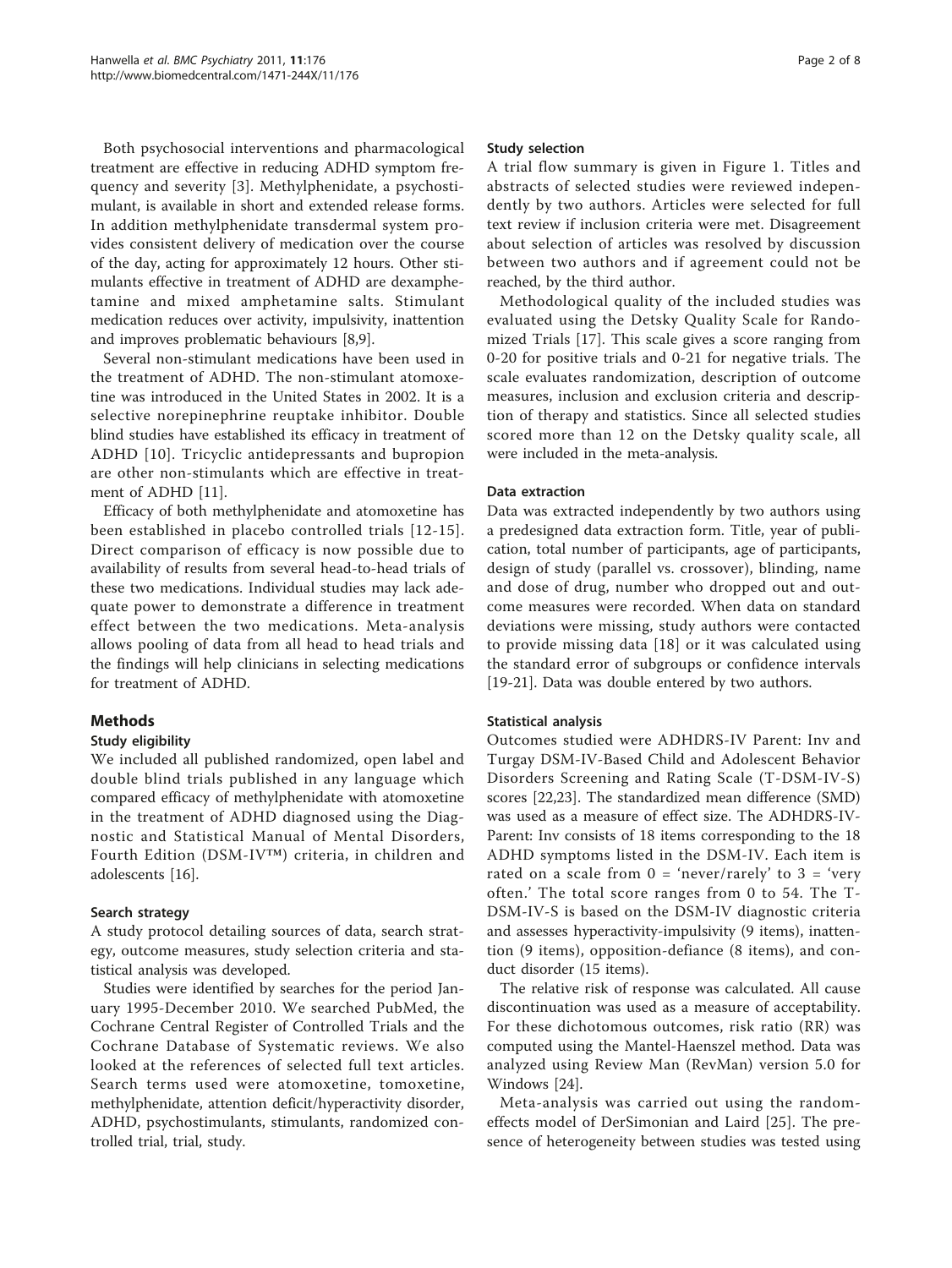<span id="page-2-0"></span>

the Cochran's Q. The magnitude of heterogeneity was determined using the  $I^2$  statistic.

There are reports that osmotically released methylphenidate is more effective than immediate release methylphenidate (IR MPH) [[26\]](#page-7-0). Sub group analysis was conducted to examine whether treatment effect sizes varied between the formulations of methylphenidate. Because of the difference in methodological quality between double blind studies and open label trials, a sensitivity analysis was carried out excluding open label trials. One study used a cross-over design. As study results may be affected by a carry-over effect, we also conducted a sensitivity analysis excluding the cross-over trial.

# **Results**

# Study characteristics

Nine randomized trials comparing methylphenidate and atomoxetine in the treatment of ADHD in children and adolescents were identified (total participants 2762) [\[18-21](#page-7-0),[27-30\]](#page-7-0). The publication by Spencer et al. reported on two trials B4Z-MC-HFBD and B4Z-MC-HFBK [[21\]](#page-7-0). Table [1](#page-3-0) summarizes the characteristics of patients. Trial participants were aged 6-16 years. There were more male than female participants (77.6%) and majority was Caucasian (67%). Of the participants 47.4% had been previously treated with stimulants. Comorbid oppositional defiant disorder was diagnosed in 36%.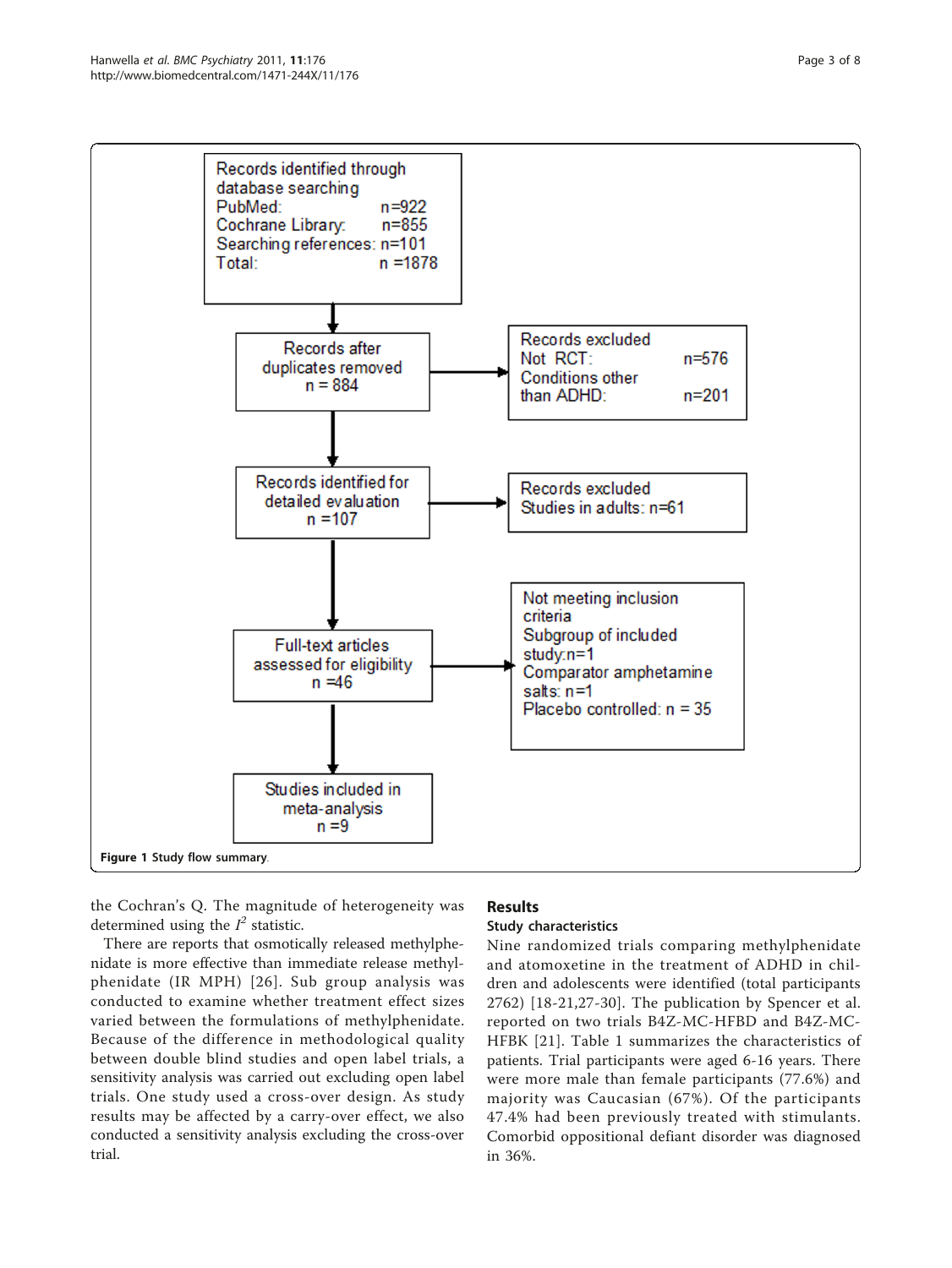<span id="page-3-0"></span>

|  |  |  |  |  | Table 1 Summary of patient characteristics |
|--|--|--|--|--|--------------------------------------------|
|--|--|--|--|--|--------------------------------------------|

| Characteristic                            |             | Atomoxetine Methylphenidate Total |                |  |  |  |
|-------------------------------------------|-------------|-----------------------------------|----------------|--|--|--|
| Age mean (SD)                             |             |                                   |                |  |  |  |
| Gender n(%)                               |             |                                   |                |  |  |  |
| Male                                      | 1030 (79.8) | 973 (75.4)                        | 2003<br>(77.6) |  |  |  |
| Female                                    | 260 (20.2)  | 317 (25.6)                        | 577<br>(22.4)  |  |  |  |
| Ethnic origin                             |             |                                   |                |  |  |  |
| Caucasian                                 | 871 (61.8)  | 946 (72.7)                        | 1817<br>(67.0) |  |  |  |
| Others                                    | 539 (38.2)  | 355 (27.3)                        | 894<br>(33.0)  |  |  |  |
| <b>ADHD</b> subtype                       |             |                                   |                |  |  |  |
| Hyperactive/impulsive                     | 19(2.3)     | 11(2.0)                           | 30<br>(2.2)    |  |  |  |
| Inattentive                               | 191 (23.3)  | 152 (28.3)                        | 343<br>(25.3)  |  |  |  |
| combined                                  | 609 (74.4)  | 374 (69.7)                        | 983<br>(72.5)  |  |  |  |
| Prior stimulant use-yes                   | 544 (55.0)  | 528 (41.4)                        | 1072<br>(47.4) |  |  |  |
| Comorbid oppositional<br>defiant disorder | 273 (39.0)  | 134 (31.1)                        | 407<br>(36.0)  |  |  |  |

Table 2 summarizes the study characteristics. Five trials compared immediate release methylphenidate (IR MPH) with atomoxetine [[18,21,27,29\]](#page-7-0). Three trials compared atomoxetine and osmotically released methylphenidate (OROS MPH) which is an extended release formulation [\[19,28](#page-7-0),[30\]](#page-7-0). One trial used both short acting methylphenidate and OROS MPH [[20](#page-7-0)]. Eight trials employed a parallel design [[19-21](#page-7-0),[27-30\]](#page-7-0). One trial employed a cross-over design [[18](#page-7-0)]. In another trial which employed a cross-over design, only data from the first six weeks of treatment (parallel design) was included in the meta-analysis [[28](#page-7-0)]. In the study which compared atomoxetine with standard treatment, only data for patients who received methylphenidate as their initial treatment was included in the analysis [\[20\]](#page-7-0).

The final mean daily atomoxetine dose used in the trials ranged from 1.28 mg/kg-1.56 mg/kg. However one study used a smaller mean dose for patients who were identified as atomoxetine slow metabolizers [\[27](#page-7-0)]. Final mean daily dose for immediate release methylphenidate ranged from 0.8 mg/kg -1.12 mg/kg except for the study by Wang et al. which used a final dose range of 0.2-0.6 mg/kg. Mean dose

#### Table 2 Study characteristics

| Study                | Number of<br>participants | <b>Blinding Design</b> |                   | Follow-<br>up            | <b>Baseline severity</b><br><b>ADHD-RS total score</b>                                    | Mean daily dose-<br>atomoxetine and<br>frequency             | Mean daily dose-<br>methylphenidate and<br>frequency                               |
|----------------------|---------------------------|------------------------|-------------------|--------------------------|-------------------------------------------------------------------------------------------|--------------------------------------------------------------|------------------------------------------------------------------------------------|
| Yildiz<br>2010       | $n = 25$                  | Open<br>label          | Parallel<br>group | 12<br>weeks              | Parents T-DSM-IV<br>inattention scores<br>atomoxetine = $16.72$<br>$MPH = 17.72$          | 1.28 mg/kg/day<br>Once a day                                 | $OROS-MPH = 1.07 mg/kg$<br>$(IR =$ equivalent 0.89 mg/kg)<br>Once a day            |
| Newcorn<br>2008      | $n = 442$                 | Double<br>blind        | Parallel<br>group | 6<br>weeks               | Atomoxetine $=$ 40.9<br>1.45 mg/kg<br>(SD 8.8)<br>Twice a day<br>$MPH = 40.0$<br>(SD 8.8) |                                                              | $OROS-MPH =$<br>$1.16$ mg/kg<br>(IR equivalent = $0.966$ mg/kg<br>Once a day       |
| Prasad<br>2007       | $n = 180$                 | Open<br>label          | Parallel<br>group | 10<br>weeks              | Atomoxetine $= 45.5$<br>(SD 8.7)<br>MPH not stated                                        | $1.5 \text{ mg/kg}$<br>Once a daily<br>8 pts got twice daily | IR MPH $= 0.8$ mg/kg<br>$OROS-MPH = 1.03 mg/kg$<br>(IR equivalent = $0.858$ mg/kg) |
| Wang<br>2007         | $n = 330$                 | Double<br>blind        | Parallel<br>group | 8<br>weeks               | Atomoxetine $=$ 38.6<br>(SD 7.6)<br>$MPH = 37.4$<br>(SD 7.6)                              | Final range<br>0.8 mg/kg-1.8 mg/kg<br>Once a day             | IR MPH $= 17.8/mg/day$<br>Twice a day                                              |
| Kemner<br>2005       | $n = 1323$                | Open<br>label          | Parallel<br>group | 3<br>weeks               | Atomoxetine $=$ 38.6<br>(SD 8.1)<br>$MPH = 39.$                                           | 1.08 mg/kg/Once a day                                        | OROS-MPH 1.01 mg/kg/day<br>(IR equivalent 0.841 mg/kg)<br>Once a day               |
| Sangal<br>2005       | $n = 85$                  | Double<br>blind        | Cross<br>over     | 7<br>weeks               | Atomoxetine $=$ 39.6<br>MPH not stated                                                    | 1.56 mg/kg/day<br>Twice a day                                | IR MPH $= 1.12$ mg/kg<br>Three times a day                                         |
| Kratochvil<br>2002   | $n = 228$                 | Open<br>label          | Parallel<br>group | 10 <sup>°</sup><br>weeks | Atomoxetine $=$ 39.4<br>$MPH = 37.6$                                                      | $0.48$ mg/kg*<br><b>or</b><br>1.4 mg/kg/kg**<br>Twice daily  | Final mean dose 0.85 mg/kg<br>Three times a day                                    |
| Spencer<br>2002 HFBD | $n = 84$                  | Double<br>blind        | Parallel<br>group | 9<br>weeks               | Atomoxetine $=$ 39.5                                                                      | 1.56 mg/kg<br>Twice a day                                    | IR MPH $= 1.12$ mg/kg<br>Twice a day                                               |
| Spencer<br>2002 HFBK | $n = 79$                  | Double<br>blind        | Parallel<br>group | 9<br>weeks               | Atomoxetine $=$ 39.5                                                                      | $1.56$ mg/kg<br>Twice a day                                  | IR MPH $= 1.12$ mg/kg<br>Twice a day                                               |

\*atomoxetine slow metabolisers \*\*atomoxetine rapid metabolisers

18 mg OROS MPH = 15 mg IR MPH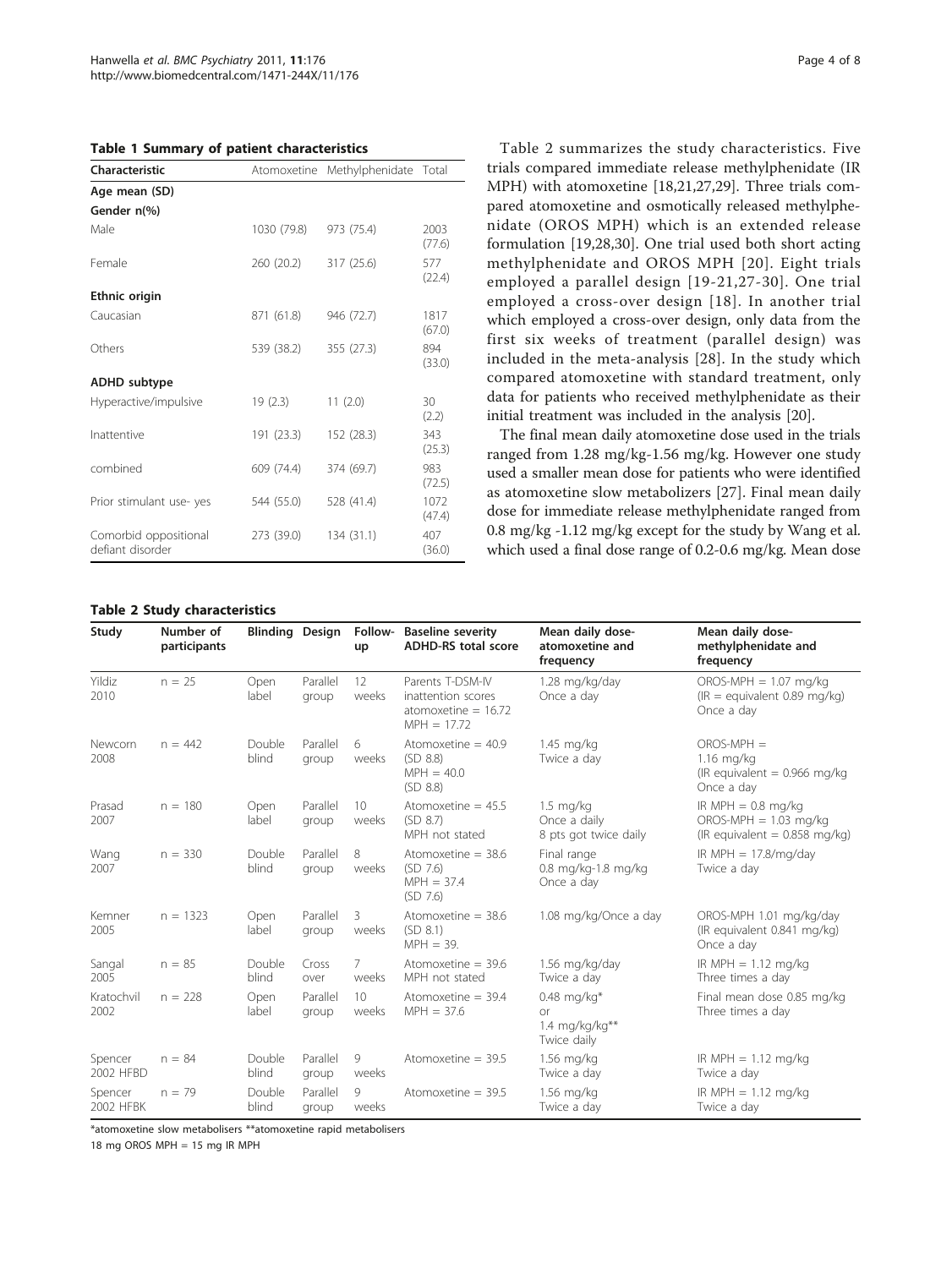of osmotically released methylphenidate when converted to immediate release dose equivalents ranged from 0.84 mg/kg 0.97 mg/kg. Atomoxetine was administered twice daily in five studies [[18,21](#page-7-0),[27,28\]](#page-7-0). IR MPH was administered twice daily in two studies [[21,29](#page-7-0)] while three studies administered thrice daily [[18,21](#page-7-0),[27](#page-7-0)]. In one study the methylphenidate dosing schedule varied [\[20\]](#page-7-0). OROS MPH was administered once daily.

Duration of trials ranged from 3-10 weeks. Baseline severity of illness as measured by ADHD-RS scores ranged from 38.6-45.5 for atomoxetine and 37.4-40.0 for methylphenidate. One trial used Parents T-DSM-IV total to measure outcome and reported baseline severity of 44.2 (SD 7.5) for atomoxetine and 47.3 (SD 16.7) for MPH [\[30\]](#page-7-0).

All studies except one excluded patients with tics. Patients with a history of bipolar disorder, psychosis, anxiety, seizures and current history or family history of Tourette syndrome were also used as exclusion criteria in several studies. Most of these are relative contraindications in clinical practice but are standard exclusion criteria in trials.

#### Meta-analysis

The results for the primary outcome are summarized in Figure 2. We used a random effects model in the metaanalysis because the subjects and interventions in the studies have differed in ways that would have impacted on the results. Meta-analysis did not find a significant difference in efficacy between methylphenidate and atomoxetine when standardized mean difference (SMD) was used as a measure of effect size 0.09 (95% CI -0.08- 0.26) ( $Z = 1.06$ ,  $p = 0.29$ ).

#### Response rate

Response rates were available for eight trials. Definition of response varied between trials. Five studies defined response as a ≥40% reduction from baseline to endpoint in the ADHDRS-IV-Parent:Inv [[20,21,28](#page-7-0),[29](#page-7-0)]. One study defined response as a ≥25% reduction on the same scale [[18](#page-7-0)]. For another study  $\geq 50\%$  reduction in scores was used as the definition of response [[19\]](#page-7-0). One trial defined response as T-DSM-IV-S less than 40% of baseline scores [[30](#page-7-0)]. There was no significant difference in response rates between the two medications (RR = 0.93 95% CI 0.76-1.14, p = 0.49).

#### Sub group analysis

Sub group analysis showed a significant standardized mean difference favouring OROS methylphenidate 0.32 (95% CI 0.12-0.53 (Z = 3.05, p < 0.002). Immediate release methylphenidate was not superior to atomoxetine SMD -0.04 (95% CI -0.19-0.12) (Z = 0.46,  $p =$ 0.64).

#### Sensitivity analysis

Excluding open label trials did not significantly alter the pooled standardized mean difference 0.08 (95% CI  $-0.04 - 0.21$ ) (Z = 1.27, p = 0.20). Excluding the cross over trial too did not change the results significantly 0.11 (95% CI -0.07-0.29) ( $Z = 1.23$  p = 0.22).

#### Acceptability

Data from seven studies was available for assessment of all-cause discontinuation. There was no significant difference in all cause discontinuation between

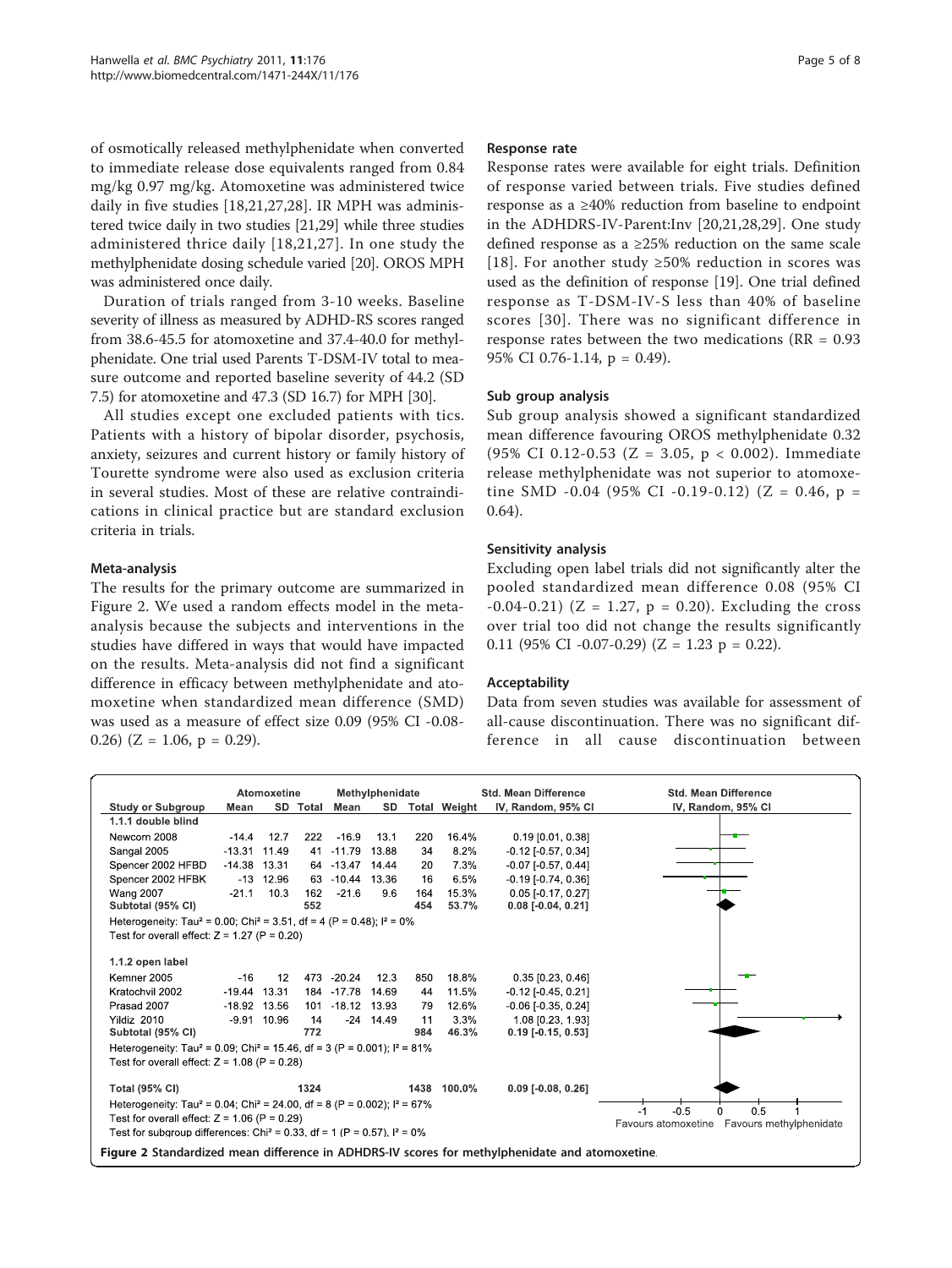atomoxetine and methylphenidate (RR 1.22, 95% CI 0.87-1.71,  $p = 0.25$ ).

#### Heterogeneity

Heterogeneity is a measure of variation of effect size.  $I^2$ is an estimation of the proportion of the observed variance reflecting real differences among studies. There was significant heterogeneity among the studies ( $p =$ 0.002,  $I^2 = 67\%$ ). Subgroup analysis found that the heterogeneity was due to the open label trials ( $p = 0.001$ ,  $I^2$ = 81%). There was no significant heterogeneity among double blind trials ( $p = 0.48$   $I^2 = 0\%$ ).

#### Publication bias

Publication bias occurs if studies with small effect size or those showing no significant difference between the two medications are not published. However we were unable to carryout tests for funnel plot asymmetry due to the small number of studies.

## Discussion

This meta-analysis synthesized data from all trials comparing atomoxetine and methylphenidate in treatment of ADHD in children and adolescents. Placebo controlled trials have established that both methylphenidate and atomoxetine are effective in treatment of ADHD in children and adolescents [[15](#page-6-0),[31,32](#page-7-0)]. This meta-analysis shows that in children and adolescents with ADHD, although the effect size favours methylphenidate the difference was not statistically significant. Subgroup analysis shows a significant standardized mean difference favouring OROS methylphenidate over atomoxetine. However immediate release methylphenidate was not superior to atomoxetine. There was no difference in acceptability as measured by all cause drop-out rate for methylphenidate and atomoxetine.

Two previous meta-analysis comparing atomoxetine and methylphenidate have included a smaller number of studies. Meta- analysis by Gibson et al. included five head to head trials comparing psychostimulants and atomoxetine [[33,34](#page-7-0)]. The most recent meta-analysis excluded the largest studies by Kemner et al. as the study duration was only three weeks [[34\]](#page-7-0). Our findings support those by Gibson et al. that OROS methylphenidate showed superior efficacy but there was no significant difference between atomoxetine and immediate release methylphenidate [[33](#page-7-0)].

There is some evidence from randomized open label trials that OROS methylphenidate was superior to the immediate release form in treatment of ADHD [[26,35](#page-7-0)]. However other studies have found no significant difference in efficacy between immediate release MPH three times a day and once daily OROS MPH [[36](#page-7-0)-[38\]](#page-7-0).

Several methodological factors may have influenced the outcome of individual trials. The relatively lower efficacy of IR MPH may be explained by the dosing schedules. Only two studies administered an evening dose of IR MPH [\[16,25](#page-7-0)]. Symptom severity was assessed using the parent version of ADHDRS-IV and parents are likely to evaluate behaviours occurring outside school hours. The effect of IR MPH may wear off later in the day and this could account for the lower efficacy when IR MPH was administered only once or twice daily. Our meta-analysis found that the standardized mean difference in ADHD scores between atomoxetine and methylphenidate using parent ratings were relatively small and the difference may have been much larger if studies had used teacher ratings, because teacher ratings evaluate behavior during school hours. However only one study included in this meta-analysis used teacher ratings [[30](#page-7-0)]. A meta-analysis by Cheng et al. showed that the effect size of atomoxetine using parent ratings was 0.34, about half of the effect size in teacher rating of 0.62 [[39](#page-7-0)]. The meta-analysis reported a much smaller effect size for atomoxetine than that reported for MPH in studies using teacher ratings. Therefore the advantage of methylphenidate over atomoxetine appears larger in school than at home.

In contrast long acting OROS-methylphenidate which provides coverage in the late afternoon and evening may have an advantage over the immediate release form. The immediate release MPH equivalent does of OROS MPH used in the trials was 0.84 mg/kg-0.97 mg/kg. Therefore dose alone cannot account for the superiority of OROS methylphenidate.

Four trials used high doses of atomoxetine  $(> 1.4 \text{ mg}/)$ kg) administered twice daily [[18,21,28\]](#page-7-0). The outcome in three of these trials favoured atomoxetine suggesting that higher doses of atomoxetine administered twice daily may be more effective.

Some design features would have been disadvantageous to atomoxetine. The trial with the largest number of participants was of short duration of three weeks [[19](#page-7-0)]. This time period may not be adequate as optimal efficacy of atomoxetine requires 4-6 weeks of treatment [[40\]](#page-7-0). Two trials excluded participants with previous poor response to methylphenidate, a design feature which would have favoured methylphenidate [[27,28\]](#page-7-0). Although ADHD has high rates of comorbidity, subjects with tics, family history of Tourette syndrome and anxiety were excluded in most studies because methylphenidate use is contraindicated in these conditions. This may have exclude participants who are poor methylphenidate responders. Atomoxetine may not be as effective in patients with comorbid oppositional defiant disorder (ODD) [[41\]](#page-7-0). Of all the trial participants 36% were diagnosed as having comorbid ODD.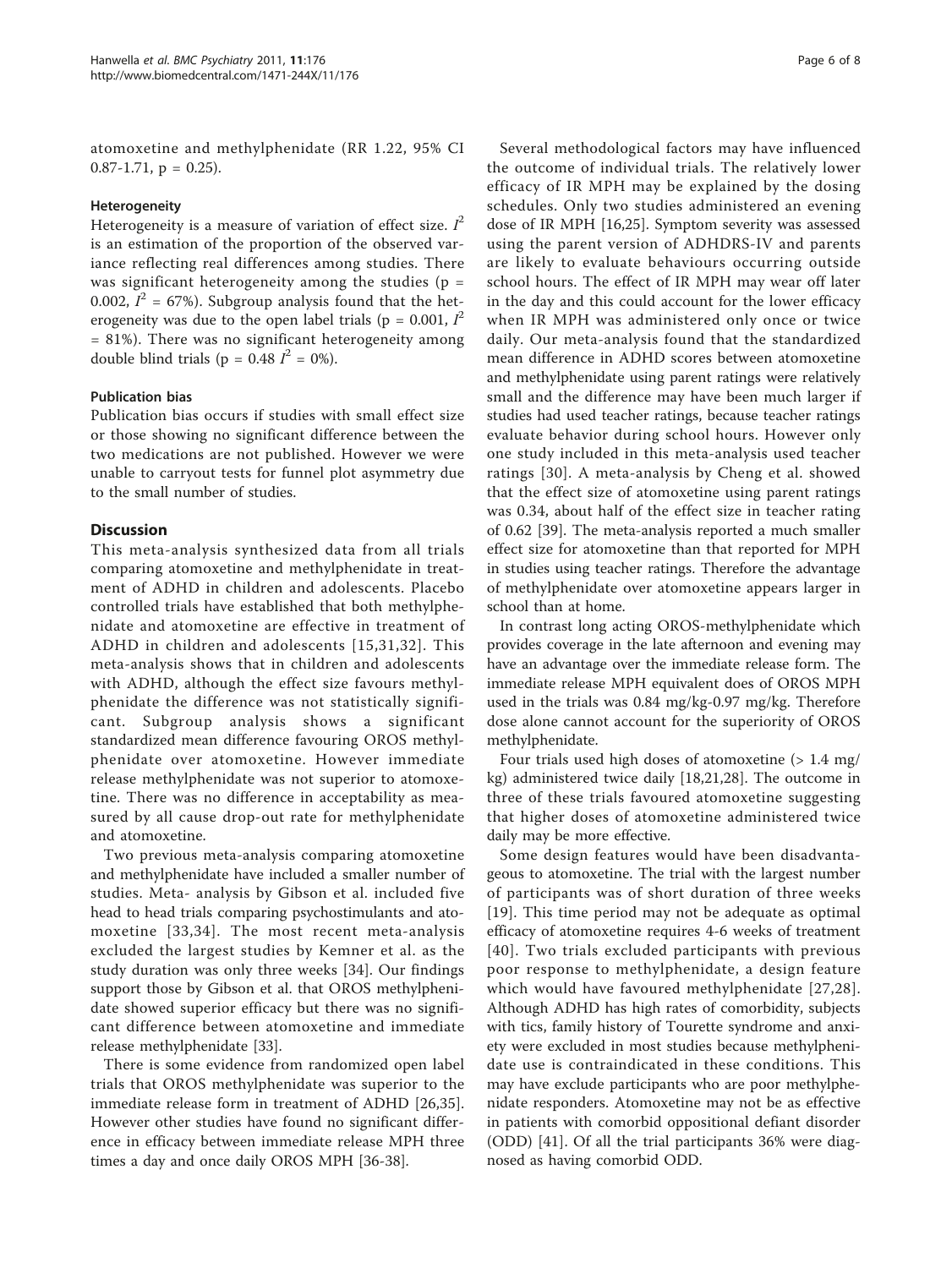<span id="page-6-0"></span>Atomoxetine may be recommended for those with comorbid conditions where methylphenidate is contraindicated. Methylphenidate is contraindicated in individuals with structural cardiac abnormalities, arrhythmias, psychosis and suicidal ideation. However reports of suicidal ideation with atomoxetine and hepatic disorders have prompted warnings about the use of atomoxetine in these conditions [[42](#page-7-0)]. In cardiovascular disease too, atomoxetine must be used with caution. There are concerns about the use of stimulants in children with comorbid seizure disorder and tics. There is evidence that in individuals with well controlled epilepsy, stimulants can be used safely and atomoxetine may also be associated with increased risk of seizures [[43](#page-7-0)]. A recent review suggests that stimulants may not worsen tics in most with tic disorders [\[44\]](#page-7-0).

The findings of this meta-analysis have to be interpreted cautiously because of several limitations. Interpretation of our findings is hampered by the substantial heterogeneity across studies. Sensitivity analysis showed the source of heterogeneity is the open label studies. Open label studies introduce bias as patient and investigator expectations can influence outcome. Because the number of studies within each subgroup is small there may not be adequate power to detect a difference between the two treatments. We did not include unpublished data from conference abstracts, dissertations and unpublished pharmaceutical company data, therefore publication bias is a distinct possibility. Tests for funnel plot asymmetry were not done as the Cochrane handbook for systematic reviews recommends that tests for funnel plot asymmetry should be used only when there are at least 10 studies included in the meta-analysis [[45](#page-7-0)]. Since many of the trials excluded subpopulations with comorbid conditions the results of the meta-analysis cannot be generalized to these subpopulations. Seven studies were funded by Eli Lilly and Company manufacturers of atomoxetine and one study was sponsored by McNeil Consumer and Specialty Pharmaceuticals [[19](#page-7-0)]. In addition several design features would have influenced the outcome of trials including non- inclusion of teacher rating scales which would have been a disadvantage for methylphenidate.

The findings of the meta-analysis have implications for clinical practice. The results from the meta-analysis show that in general atomoxetine and methylphenidate have comparable efficacy and equal acceptability in treatment of ADHD in children and adolescents. It also suggests that OROS methylphenidate is more effective and may be considered as first line treatment in treatment of ADHD in children and adolescents. Atomoxetine may be used in those with poor response to methylphenidate or where stimulant abuse is a cause for concern. Use of higher doses of

atomoxetine administered twice daily may result in better outcome.

#### Conclusions

In general atomoxetine and methylphenidate have comparable efficacy and equal acceptability in treatment of ADHD in children and adolescents. However OROS methylphenidate is more effective than atomoxetine and may be considered as first line treatment in treatment of ADHD in children and adolescents.

#### Authors' contributions

All authors contributed to designing the study, data collection and analyzing the data. RH and VdeS drafted the manuscript. All authors read and approved the final manuscript.

#### Competing interests

RH and VdeS have received travel grants to attend academic meetings from Sun Pharma India. MS has no conflict of interest.

#### Received: 9 April 2011 Accepted: 10 November 2011 Published: 10 November 2011

#### References

- 1. Biederman J: [Attention-deficit/hyperactivity disorder: A selective](http://www.ncbi.nlm.nih.gov/pubmed/15949990?dopt=Abstract) [overview.](http://www.ncbi.nlm.nih.gov/pubmed/15949990?dopt=Abstract) Biol Psychiatry 2005, 57:1215-1220.
- 2. Del Campo N, Chamberlain SR, Sahakian BJ, Robbins TW: [The Roles of](http://www.ncbi.nlm.nih.gov/pubmed/21550021?dopt=Abstract) [Dopamine and Noradrenaline in the Pathophysiology and Treatment of](http://www.ncbi.nlm.nih.gov/pubmed/21550021?dopt=Abstract) [Attention-Deficit/Hyperactivity Disorder.](http://www.ncbi.nlm.nih.gov/pubmed/21550021?dopt=Abstract) Biol Psychiatry 2011, 69(12): e145-57.
- 3. American Association of Pediatrics: [Clinical practice guideline: diagnosis](http://www.ncbi.nlm.nih.gov/pubmed/10836893?dopt=Abstract) [and evaluation of the child with attention-deficit/hyperactivity disorder.](http://www.ncbi.nlm.nih.gov/pubmed/10836893?dopt=Abstract) [American Academy of Pediatrics.](http://www.ncbi.nlm.nih.gov/pubmed/10836893?dopt=Abstract) Pediatrics 2000, 105(5):1158-1170.
- 4. Centers for Disease Control and Prevention: [Mental health in the United](http://www.ncbi.nlm.nih.gov/pubmed/16138075?dopt=Abstract) [States. Prevalence of diagnosis and medication treatment for attention](http://www.ncbi.nlm.nih.gov/pubmed/16138075?dopt=Abstract)[deficit/hyperactivity disorder](http://www.ncbi.nlm.nih.gov/pubmed/16138075?dopt=Abstract)–United States, 2003. MMWR Morb Mortal Wkly Rep 2005, 54(34):842-847.
- 5. Faraone SV, Sergeant J, Gillberg C, Biederman J: [The worldwide prevalence](http://www.ncbi.nlm.nih.gov/pubmed/16946912?dopt=Abstract) [of ADHD: is it an American condition?](http://www.ncbi.nlm.nih.gov/pubmed/16946912?dopt=Abstract) World Psychiatry 2003, 2(2):104-113.
- 6. MTA Cooperative Group: [A 14-month randomized clinical trial of](http://www.ncbi.nlm.nih.gov/pubmed/10591283?dopt=Abstract) [treatment strategies for attention-deficit/hyperactivity disorder. The MTA](http://www.ncbi.nlm.nih.gov/pubmed/10591283?dopt=Abstract) [Cooperative Group. Multimodal Treatment Study of Children with](http://www.ncbi.nlm.nih.gov/pubmed/10591283?dopt=Abstract) [ADHD.](http://www.ncbi.nlm.nih.gov/pubmed/10591283?dopt=Abstract) Arch Gen Psychiatry 1999, 56(12):1073-1086.
- 7. Newcorn JH: Advances in the Management of Attention-Deficit/ Hyperactivity Disorder: An Evidence-Based Update. Managed Care Consultant 2007, 6(2).
- 8. Kavale K: [The efficacy of stimulant drug treatment for hyperactivity: a](http://www.ncbi.nlm.nih.gov/pubmed/6123539?dopt=Abstract) [meta-analysis.](http://www.ncbi.nlm.nih.gov/pubmed/6123539?dopt=Abstract) J Learn Disabil 1982, 15(5):280-289.
- 9. Thurber S, Walker CE: [Medication and hyperactivity: a meta-analysis.](http://www.ncbi.nlm.nih.gov/pubmed/6131929?dopt=Abstract) J Gen Psychol 1983, 108(1st Half):79-86.
- 10. Hammerness P, McCarthy K, Mancuso E, Gendron C, Geller D: [Atomoxetine](http://www.ncbi.nlm.nih.gov/pubmed/19557116?dopt=Abstract) [for the treatment of attention-deficit/hyperactivity disorder in children](http://www.ncbi.nlm.nih.gov/pubmed/19557116?dopt=Abstract) [and adolescents: a review.](http://www.ncbi.nlm.nih.gov/pubmed/19557116?dopt=Abstract) Neuropsychiatr Dis Treat 2009, 5:215-226.
- 11. Conners CK, Casat CD, Gualtieri CT, Weller E, Reader M, Reiss A, Weller RA, Khayrallah M, Ascher J: [Bupropion hydrochloride in attention deficit](http://www.ncbi.nlm.nih.gov/pubmed/8885585?dopt=Abstract) [disorder with hyperactivity.](http://www.ncbi.nlm.nih.gov/pubmed/8885585?dopt=Abstract) J Am Acad Child Adolesc Psychiatry 1996, 35(10):1314-1321.
- 12. Faraone SV, Spencer T, Aleardi M, Pagano C, Biederman J: [Meta-analysis of](http://www.ncbi.nlm.nih.gov/pubmed/14709943?dopt=Abstract) [the efficacy of methylphenidate for treating adult attention-deficit/](http://www.ncbi.nlm.nih.gov/pubmed/14709943?dopt=Abstract) [hyperactivity disorder.](http://www.ncbi.nlm.nih.gov/pubmed/14709943?dopt=Abstract) J Clin Psychopharmacol 2004, 24(1):24-29.
- 13. Faraone SV, Biederman J, Spencer TJ, Aleardi M: [Comparing the efficacy of](http://www.ncbi.nlm.nih.gov/pubmed/17415287?dopt=Abstract) [medications for ADHD using meta-analysis.](http://www.ncbi.nlm.nih.gov/pubmed/17415287?dopt=Abstract) MedGenMed 2006, 8(4):4.
- 14. Kratochvil CJ, Milton DR, Vaughan BS, Greenhill LL: [Acute atomoxetine](http://www.ncbi.nlm.nih.gov/pubmed/18793405?dopt=Abstract) treatment [of younger and older children with ADHD: a meta-analysis of](http://www.ncbi.nlm.nih.gov/pubmed/18793405?dopt=Abstract) [tolerability and efficacy.](http://www.ncbi.nlm.nih.gov/pubmed/18793405?dopt=Abstract) Child Adolesc Psychiatry Ment Health 2008, 2(1):25.
- 15. Schachter HM, Pham B, King J, Langford S, Moher D: [How efficacious and](http://www.ncbi.nlm.nih.gov/pubmed/11762571?dopt=Abstract) [safe is short-acting methylphenidate for the treatment of attention-](http://www.ncbi.nlm.nih.gov/pubmed/11762571?dopt=Abstract)